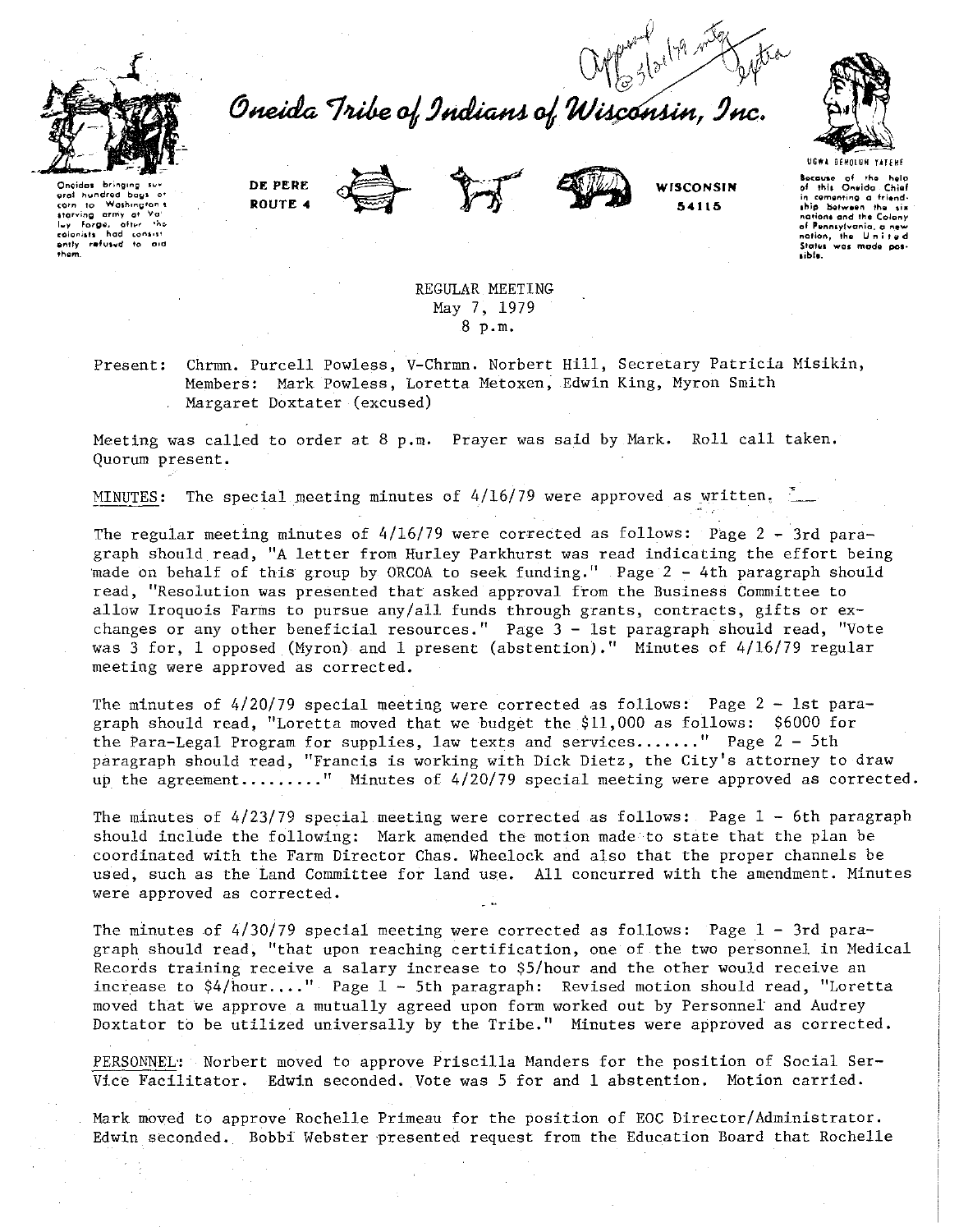Oneida Tribe of Indians of Wis. Kegular Meeting 5/7/79 Page 2

complete unfinished Education Board business on contracts before completely transferring to the EOC Program. Rochelle indicated that delaying her transfer at this time would create a detriment to the EOC Program and stated that she would be willing to work on the unfinished contracts as much as possible. Vote on the motion was 4 for, 1 opposed (Myron) and 1 present (abstention). Motion carried.

HEALTH BOARD: Mark moved to approve the Health Board minutes of 4/23/79. Norbert seconded. Motion carried unanimously.

Mark moved to approve the Health Board minutes of 4/30/79. Norbert seconded. Motion **carried unanimously.** 

Audrey asked if the Tribe preferred to advertise Dr. Furman's position through the Corps Officer route or through public advertising. Loretta moved that we authorize Audrey to advertise the position both ways. Pat seconded. Motion carried unanimously.

KALI WISAKS: Edwin moved to approve the monthly report of Kali Wisaks for April. Loretta seconded. Motion carried unanimously.

LAND COMMITTEE: Memo was presented requesting that the matter of delinquent, yearly rental payments from Gerald Schuyler and Gene Cornelius be referred to the BTA Solicitor. Mark moved to approve the request. Edwin seconded. Motion carried unanimously.

Discussion ensued about the 2/22/79 memo regarding Frank & Margaret Doxtater's delinquent house payments. Recommendation in the Land Committee minutes of 4/20/79 was that the schedule of payments be attached to a memo and that they be notified that they should deal directly with the Business Committee. Norbert moved to approve the request. Mark seconded. Motion carried unanimously.

Resolution was presented for approval asking that land be set aside for the use and purposes as follows: (1) to be held as a collective by the Onkwehowheh, (2) that the collective will construct a Log-Community Center and be responsible for the maintenance of the land described in the resolution. Discussion ensued on who would be responsible for the 38 acres cited in the resolution. The persons who presented the resolution to the Land Committee would be held responsible for the land. Mark moved to adopt the resolution. Edwin seconded. Motion carried unanimously.

Request was made by Marilyn King for \$500 from bingo proceeds or other available resources to travel to Ashland to duplicate everything pertaining to Oneida lands and sales so that our files are complete. Land Committee approved the \$500 from the Litigation budget of 638 monies as a line item. Mark moved to approve the request that \$500 be taken from Litigation as a line-item of the 638 budget. Pat seconded. Motion **carried unanimously ..** 

Request was made to modify Josephine Nolan's residential lease by adding her daughter Karen Nolan's name. Loretta moved to approve the request. Mark seconded. Motion carried unanimously.

Request was made that Violet Alexander be honored for the land held formerly by Connie Powless (Robert Schuyler) and that she pay the rehabilitation loan of \$265.95 in \$50 increments until the full amount is paid and the first \$50 is to be paid at the time the lease is issued. Mark moved to approve the request. Norbert seconded. Vote was 5 for and 1 opposed (Myron). Motion carried.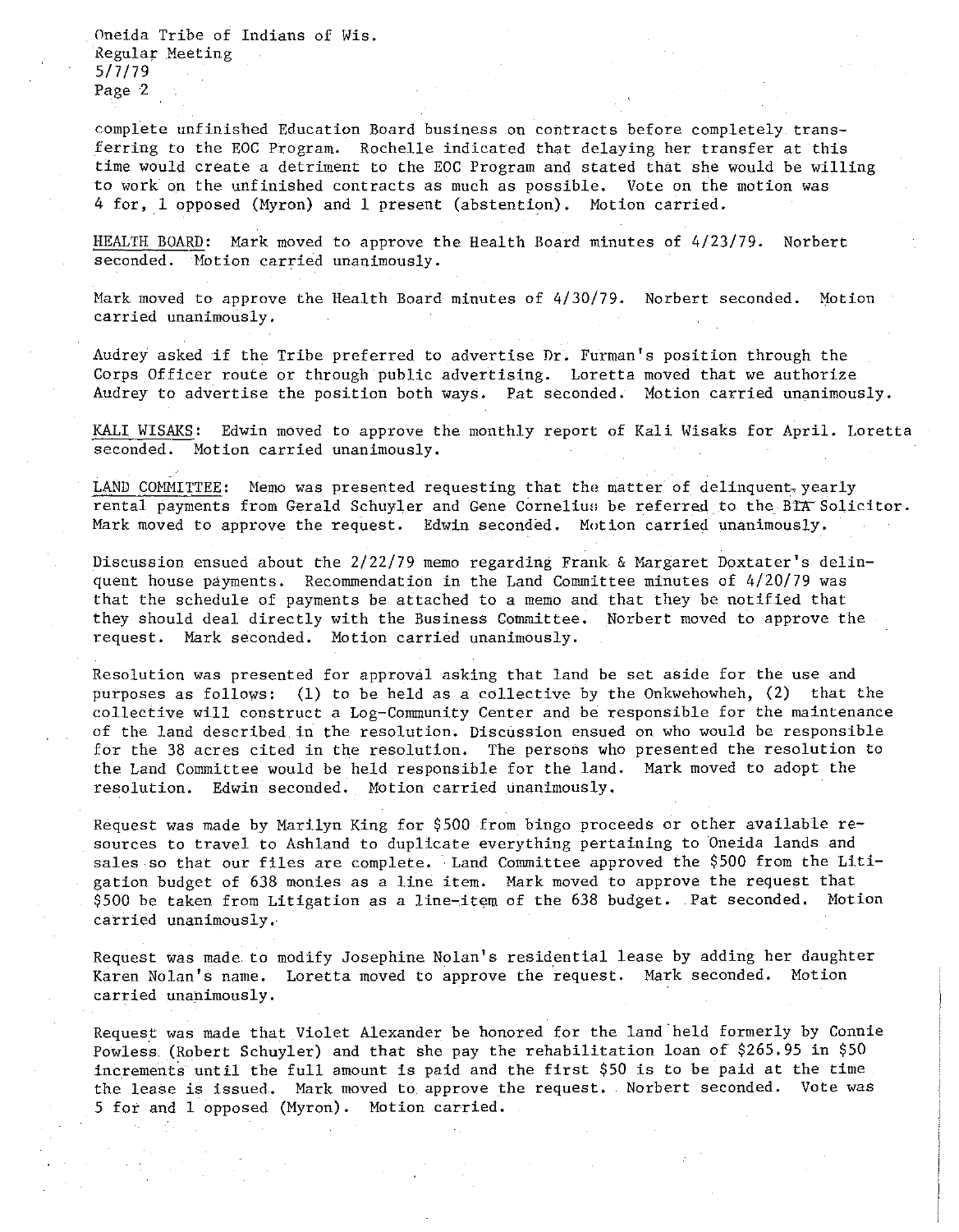0neida Tribe of Indians of Wis. Regular Meeting 5/7/79 Page 3

Norbert moved to approve the residential application of Linden Bain. Loretta seconded. Motion carried unanimously.

Norbert moved to approve the business lease application of Linden Bain for 2 acres of land and.that he build a frontage fence the first year from the date of approval of the lease. Mark seconded. Motion carried unanimously.

Loretta moved to approve the residential lease of Mike Melchert. Mark seconded. Motion carried unanimously.

Complaint was cited in Land Committee minutes of 4/20/79 that Robert King's dogs are annoying the neighbors. Request was made that a board fence be built around the kennel to confine the dogs. Mark moved to approve the request. Norbert seconded. **Motion carried unanimously.** 

Mark moved to approvela request that OTDC get an extension to May 5, 1979 in which to complete the renovation project for the Lutheran Parsonage. Pat seconded. Norbert moved to amend the motion that the request be tabled because the May 5 date is past and the project is not completed. All concurred with the amendment. Motion carried **unanimously ..** 

Motion was made by Mark to delete item  $#1$  in the Rules and Regulations of the Rent/Lease agreement for Tribal properties and that pets he dealt with on an individual basis. Edwin seconded. Motion carried unanimously.

Request was made for a 6% raise for Harvey Melchert after his 90-day probationary period ends on May 8, 1979. Edwin moved to approve the request. Norbert seconded. Motion **carried unanimously.** 

Mark moved to extend the Coastal Management Contract through mid-Summer. Loretta seconded. Motion carried unanimously.

Request was made for a press release and a feature stcry in the Sunday Press Gazette on the Wood Turtle. Mark moved to approve the request. Edwin seconded. Motion carried unanimously.

Request was made to use the funds for the easement on the Margaret Summers tract as follows: (1) \$7000 to repair Margaret Summers house, (2) pay the principal on the Airport land loan, (3) to buy Bill Morgan's store. Discussion ensued on the proposed purchase of the store. Recommendation made at the exit interview with Charlotte Black Elk was that she thought it would be a good investment and a good income source. Bill Morgan has stated that the Tribe could go jnto business the day after the closing. Question raised about the sewer system. It was suggested that this question be a point for negotiation of the contract. Mark moved that the money from the easement be used to repair Margaret Summers house, to pay the principal on the Airport land loan and to buy Bill Morgan's store subject to negotiation on the sewerage system. Loretta seconded. Myron amended the motion to include that the purchase of the store be contingent on a complete evaluation of the store and that a good business plan be approved. All concurred with the amendment. Motion carried unanimously.

Mark moved to approve the Land Committee minutes of 4/20/79. Pat seconded. Motion **carried unanimously.**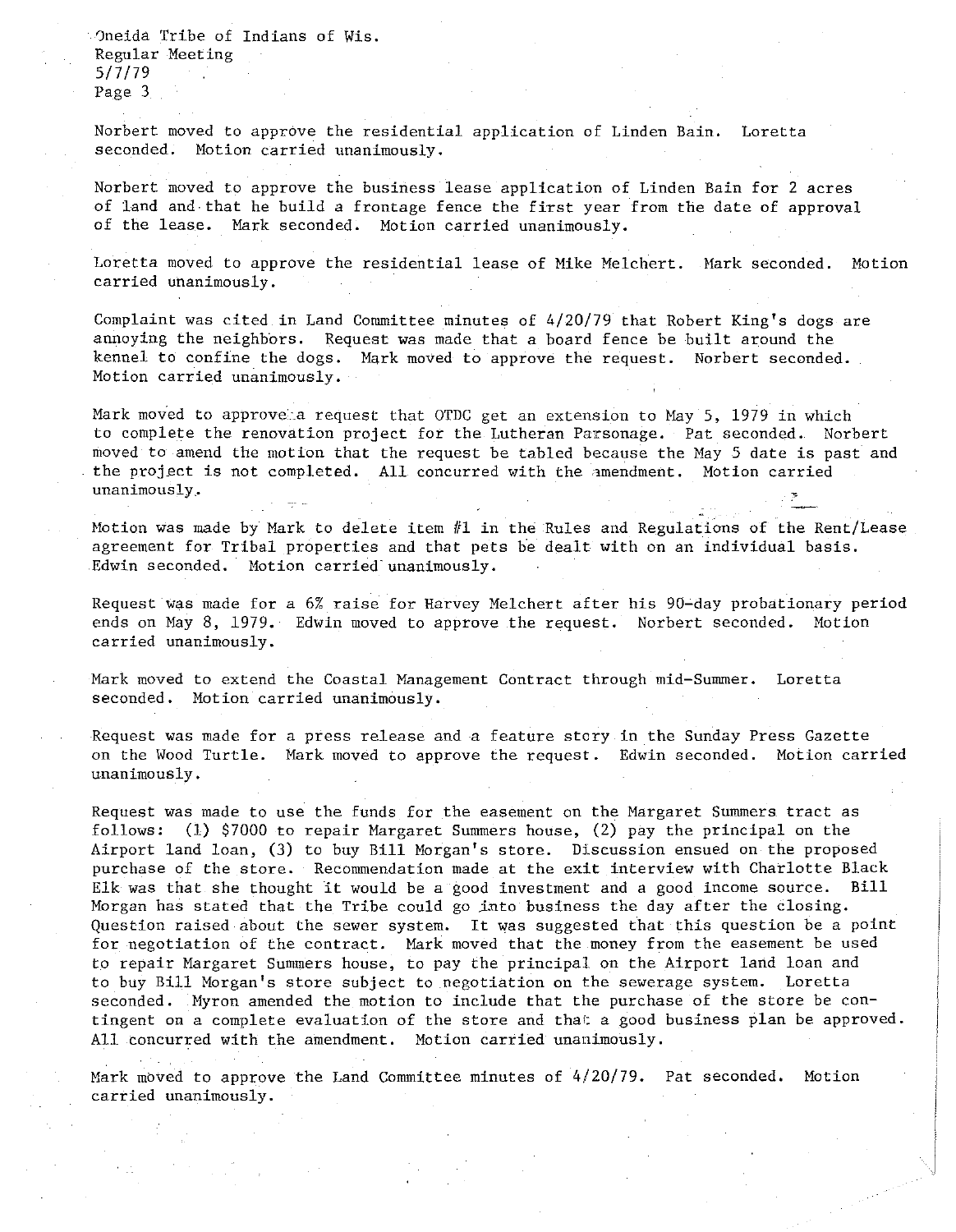Oneida Tribe of Indians of Wis. Regular Meeting 5/7/79 Page 4

Discussion ensued on the Rent/Lease Agreement. Loretta stated that she felt we should adopt an agreement such as the one presented but that the Oneida Housing Authority should be contracted to collect rent on all Tribal Buildings. Hark moved to approve the Rent/Lease Agreement with the deletion of item #1 in Rules and Regulations as not'ed earlier in the meeting. Loretta seconded. Vote was 5 for and 1 opposed (Myron). Motion carried.

COASTAL PLANNERS: Gary Korb indicated that there are now 8 wood turtles and asked if the Tribe would approve a press release related to the wood turtles. Mark moved that if the Coastal Planners find another wood turtle that they contact the television stations and media. Norbert seconded. Motion carried unanimously. It was stated that the exact location of the wood turtle not be given for reasons of protection.

The major points raised by the Land Committee, including additional goals and objectives to be incorporated into a Tribal Shoreland-Floodplain Ordinance was presented for approval. Mark moved to approve the goals and objectives. Edwin seconded. Motion **carried unanimously.** 

Edwin moved to approve the Coastal Management report for April. Pat seconded. Motion **carried unanimously.** 

CETA: Request was made to hire Barbara Metoxen for the position of Secretary for the Para-Legal Program. Pat moved to approve the request. Loretta seconded. Vote was 5 for and 1 abstention. Motion carried.

Request was made that Regina Webster and Kathleen Green be hired as Teacher-Aides for the Early Childhood Program. Mark moved to approve the request. Loretta seconded. Vote was 5 for and 1 opposed (Hyron). Motion carried.

Motion was made by Loretta to approve a 35¢ increase for Judy Cornelius based on the recommendation from the Museum Director. Pat seconded. Motion carried unanimously.

Hark moved to approve a salary increase for Ron Larsen from \$6.36 to \$7 per hour based on the recommendation from the CETA Director and that Ron's job description be changed to include his duties as supervisor. Norbert seconded. Motion carried unanimously.

Motion was made by Loretta and seconded by Pat to approve a salary increase of  $6\%$  per the supervisor's request. Motion carried unanimously.

Request was made not to approve the extention of Barbara Reed's employment due to lack of aptitude in the position of Computer-Operator Trainee and that Barbara be counseled by one of the CETA staff relating to the end of her employment and that the possibility of her going on to school be discussed. Norbert moved to approve the request. Mark seconded. Motion carried unanimously.

Request was made to approve 30¢ raises for the Para-Legals and \$1.06/hour for the Para-Legal Director in order to use up some of the float money. Loretta moved to approve the request. Pat seconded. Vote was 5 for and 1 opposed (Myron). Motion **carried.** 

Loretta moved to approve the CETA minutes of 4/23/79. Pat seconded. Vote was 5 for and 1 opposed (Myron). Motion carried.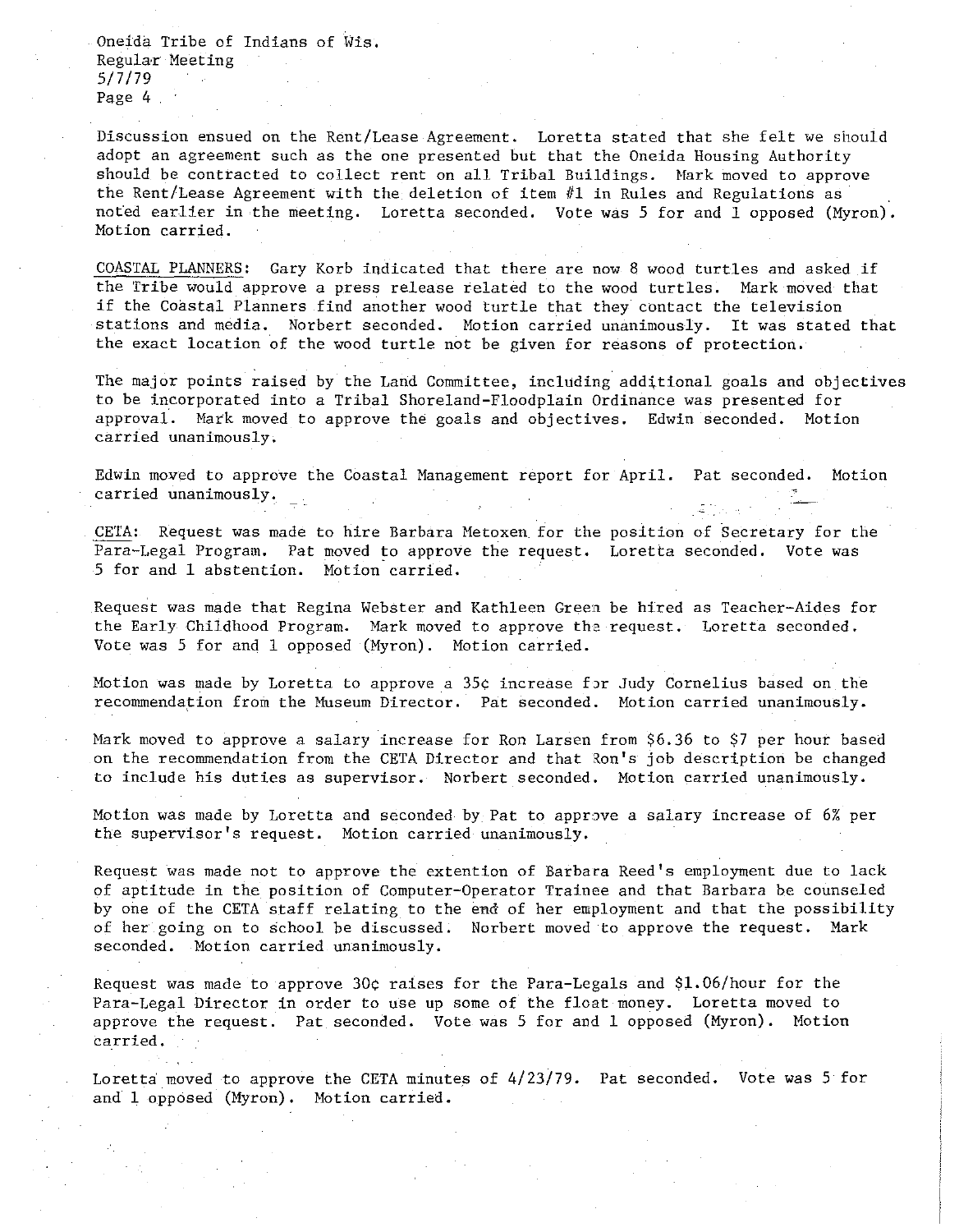Oneida Tribe of Indians of Wis. Regular Meeting 5/7/79 Page 5

Amelia asked for reconsideration of the wage increases she asked for at an earlier meeting. Loretta moved to add the item as new business on tonight's agenda. Edwin seconded. Motion carried unanimously.

EARLY CHILDHOOD: Request was made to approve a budget revision for the period of July 1, 1978 - June 3, 1979. The Program would be extended through August 1979. Edwin moved to approve the revised budget and extension. Mark seconded. Motion **carried unanimously.** 

COMMODITIES PROGRAM: Nori Damrow presented options relative to contracting the Commodities Program. First option would be with the State as administrator. The second option would go through GLITC and the third option would be the Tribe contracting direct. Cost factors varied with the three options. Because the Tribe has no money available at this time for building a warehouse or providing for staff and supplies, it was her recommendation with we contract the Program through GLITC. Discussion ensued on the options and no action was taken at this time because more information is needed.

(Myron leaves the meeting at  $9:55$  p.m.)

BOYS CLUB: They requested approval of a lease agreement for the use of the old  $C.C.$ Building and grounds. Mark moved to approve the lease agreement. Edwin seconded. **Motion carried unanimously.** 

Discussion ensued about vandalism on the Site II building and possible remedy was cited as someone living in the building. Mark moved that Leland Danforth be authorized to live in the Site II Recreation Building and pay rent. Edwin seconded. Motion carried **unanimously.** 

Another item of cpncern was who would be responsible for the maintenance of the building and grounds. Mark moved that the Boys Club take full responsibility for the maintenance of the building and grounds to include the baseball diamond and the park at Site II. Norbert seconded. Motion carried unanimously.

Loretta moved that the rent for living in the building be negotiated with the Land Committee and that it come back to the Business Committee for final approval. Mark seconded. Motion carried unanimously.

ORCOA: Letter presented asked the Tribe their intent for the Nutrition Program, whether to continue the Program under GLITC or to fund it under District III. Norbert moved to continue the Nutrition.Program under GLITC. Pat seconded. Motion carried unanimously.

IROQUOIS FARMS: Chas. asked to be scratched from tonight's agenda. He and the Tribal Secretary will coordinate a special meeting.

RALPH POWLESS LETTER: Latest information was that Ralph had accepted employment elsewhere so his letter would not need to be acted on. Mark moved to table the letter. Edwin seconded. Motion carried unanimously.

RNIP: . Norbert moved to approve the travel request for Harriet and Arlene to attend a  $\overline{3}$ -day training session on March 7 - 9, 1979, on Medical Assistance Eligibility rules. Pat seconded. Motion carried unanimously.

Mark moved to approve the March and April RNIP monthly report. Norbert seconded. Motion carried unanimously.